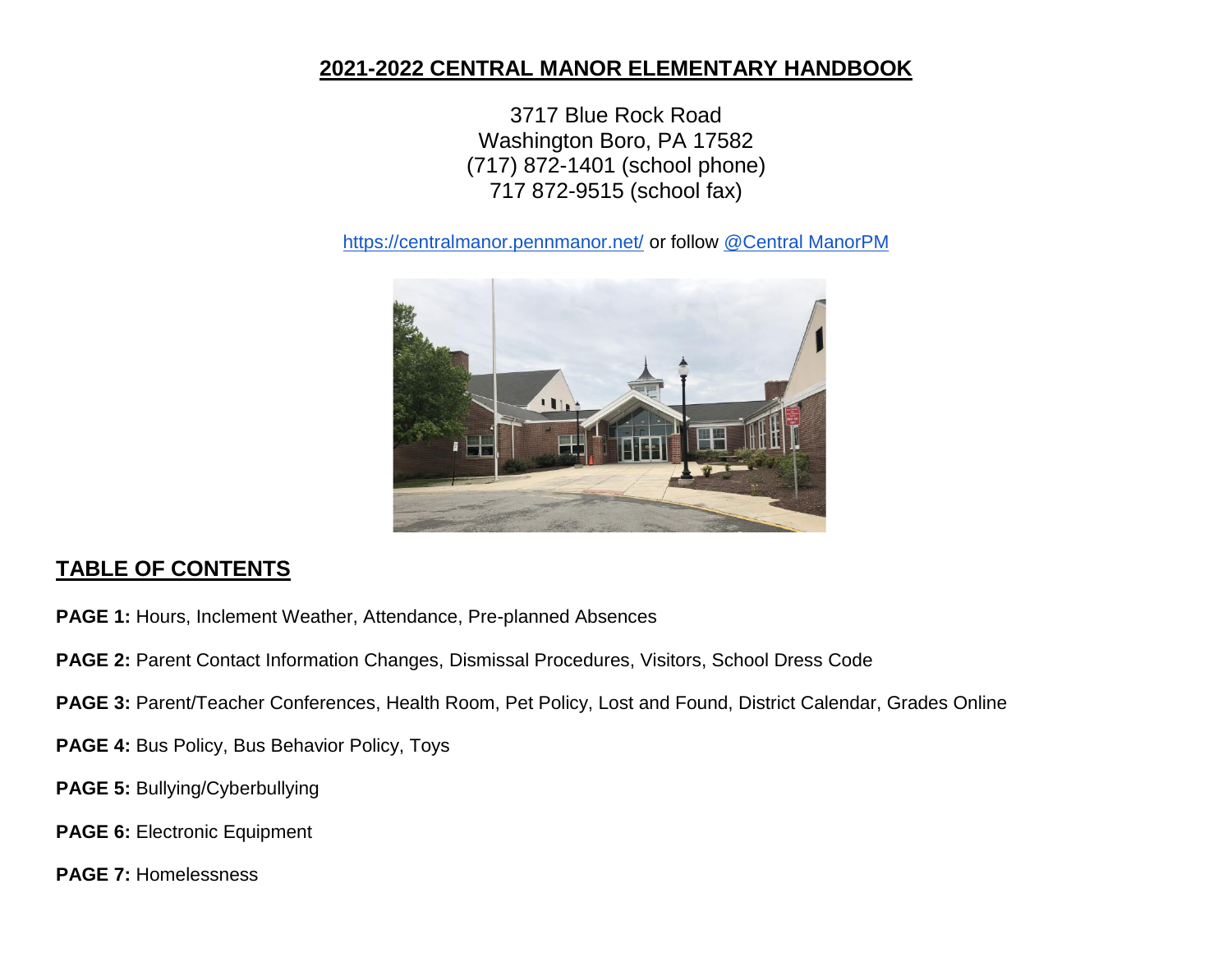# **HOURS**

The elementary day begins at 9:00 am and ends at 3:25 pm. Morning kindergarten begins at 9:00 am and is dismissed at 11:35 am. Afternoon kindergarten begins at 12:50 pm and is dismissed at 3:25 pm. **Students should not be dropped off prior to 8:50 am.** The morning car rider door will open at 8:30 am for breakfast students only. Please do not drop your student off early for breakfast, if they are not going to be eating breakfast. Morning car rider drop-off is 8:50 am. Bus riders will be dismissed at 8:40 am if they are eating breakfast.

#### **When inclement weather or other emergencies interfere with our start or dismissal time the following will happen:**

### **DELAYS**

2 Hour Delay (Modified Kindergarten)- On weather related 2 hour delay days, school starts at 11:00 am not 9:00 am. Your bus pickup time will be 2 hours later than your regular pick up time. Morning kindergarten students will be dismissed at 12:45 pm for parent pick up. Afternoon kindergarten will start at 1:45 pm and be dismissed at 3:25 pm.

Notifications: For weather related cancellations, the Penn Manor School district will send out an automated phone call to all contacts in Sapphire alerting everyone. This information is also posted to the Penn Manor School District blog and our Central Manor Elementary blog. Please do **NOT** call the school for this information. You can also download the Penn Manor app to stay informed.

#### **ATTENDANCE**

Excuse forms should be submitted online via the Sapphire Parent Portal, or a written note from a parent may be returned to the classroom teacher immediately following an absence, but will not be accepted after three days. Arrival after 9:00 am is considered tardy and students will need to bring an excuse card or handwritten note signed by a parent explaining the reason for the tardiness. If you are bringing your child in late, for their safety, please park and escort him/her into the building. All students must be signed in if they are arriving late.

#### **PREPLANNED ABSENCE**

If a pre-planned absence is necessary, parents are required to fill out a form for **prior approval**. Forms may be submitted online via the Sapphire Parent Portal, or may be obtained from the office. Please give the principal ample time (at least five days) to allow for good communication between the parent, teacher and school office. All assigned work will be your child's responsibility to complete within the time allotted by the classroom teacher (no more than 3 weeks).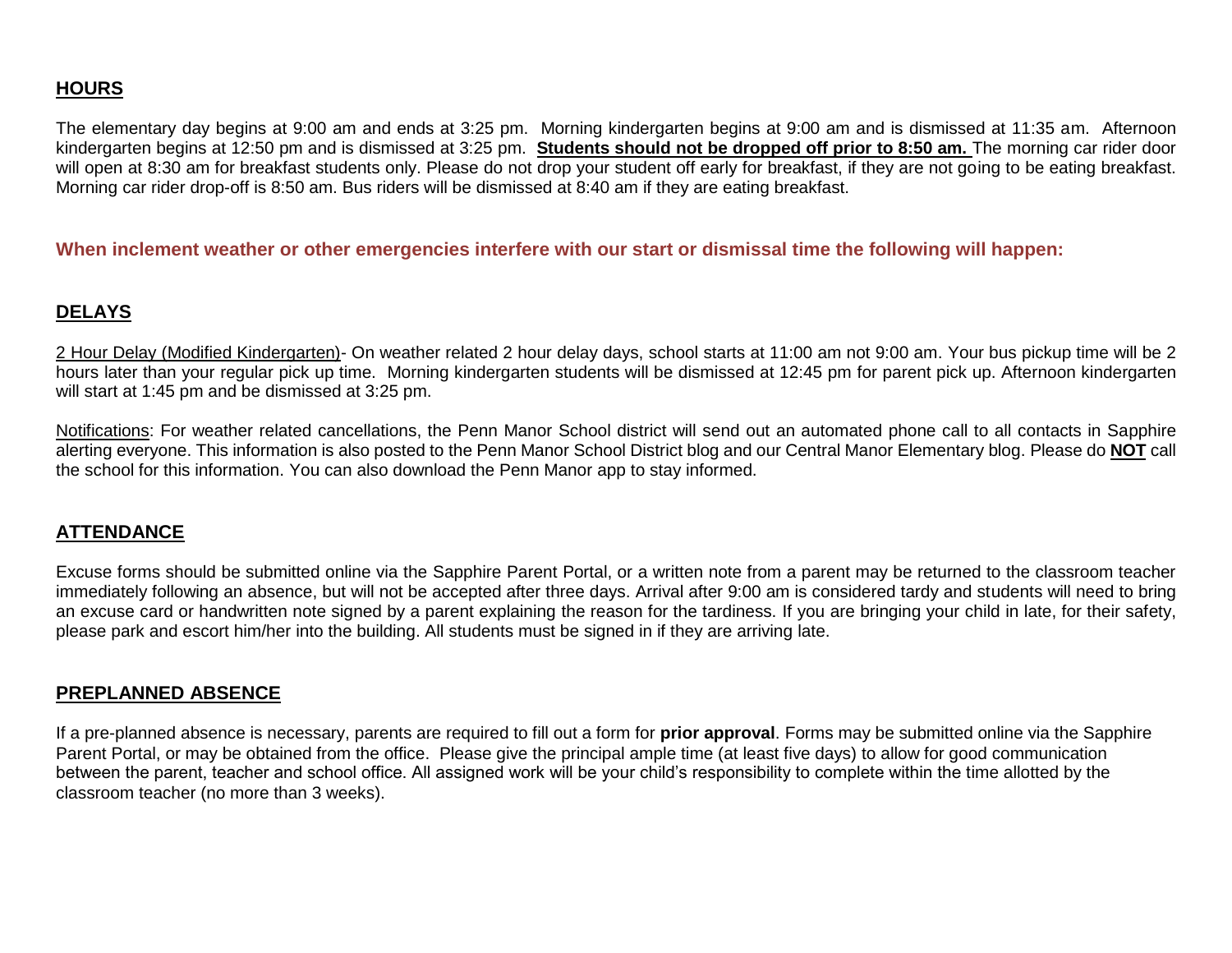# **PARENT CONTACT INFORMATION CHANGES**

Please inform the office of any changes in address or phone numbers. You may also update this through the Sapphire Parent Portal. **In case of an emergency or a sick child, it is imperative that we are able to reach a parent or guardian**. If you move during the school year contact the office to submit a change of address form.

# **STUDENT PICK UP AT DISMISSAL**

Our car rider line is located in the back of the building, please use the garden side of the building to access. We will have 2 car rider groups to start the year. The first group will dismiss at 3:25 pm and the second group at 3:35 pm. You child will be assigned to a dismissal group. We ask that all parents display the provided car rider placard in your window for staff to see. If you do not have your placard you will be asked to show ID to pick up. Extra placards can be made for other family members picking up, please contact the office if you need more.

# **VISITORS**

To ensure building security, all parents, visitors, and former students are required to report to the office to obtain a visitor's pass in exchange for keys or a photo ID. To avoid interruptions to the classroom, parents are asked to leave all messages and materials at the office. The office will notify the teacher or student as soon as possible**.**

Parents are also requested to notify the teacher in advance when they wish to confer on matters concerning their child. Arrival and departure times are particularly busy for teachers and we would appreciate you scheduling appointments that do not interfere with these times.

#### **VOLUNTEERS**

If you are interested in volunteering in your child's classroom or for school events please fill out a volunteer application and submit your clearances to the district for review. Volunteer packets can be picked up in the office. Once you have completed the application and obtained your clearances please submit them to the office. This is a district policy and the volunteer applications must be completed and submitted prior to your first day coming to volunteer at school.

## **SCHOOL DRESS**

Loose fitting clothing or footwear (including flip flops), which could cause injury, are not appropriate for school. Shorts should be long enough to reach fingertips when students are standing up straight. Spaghetti strap shirts and muscle shirts are not permitted and all clothing must cover the torso.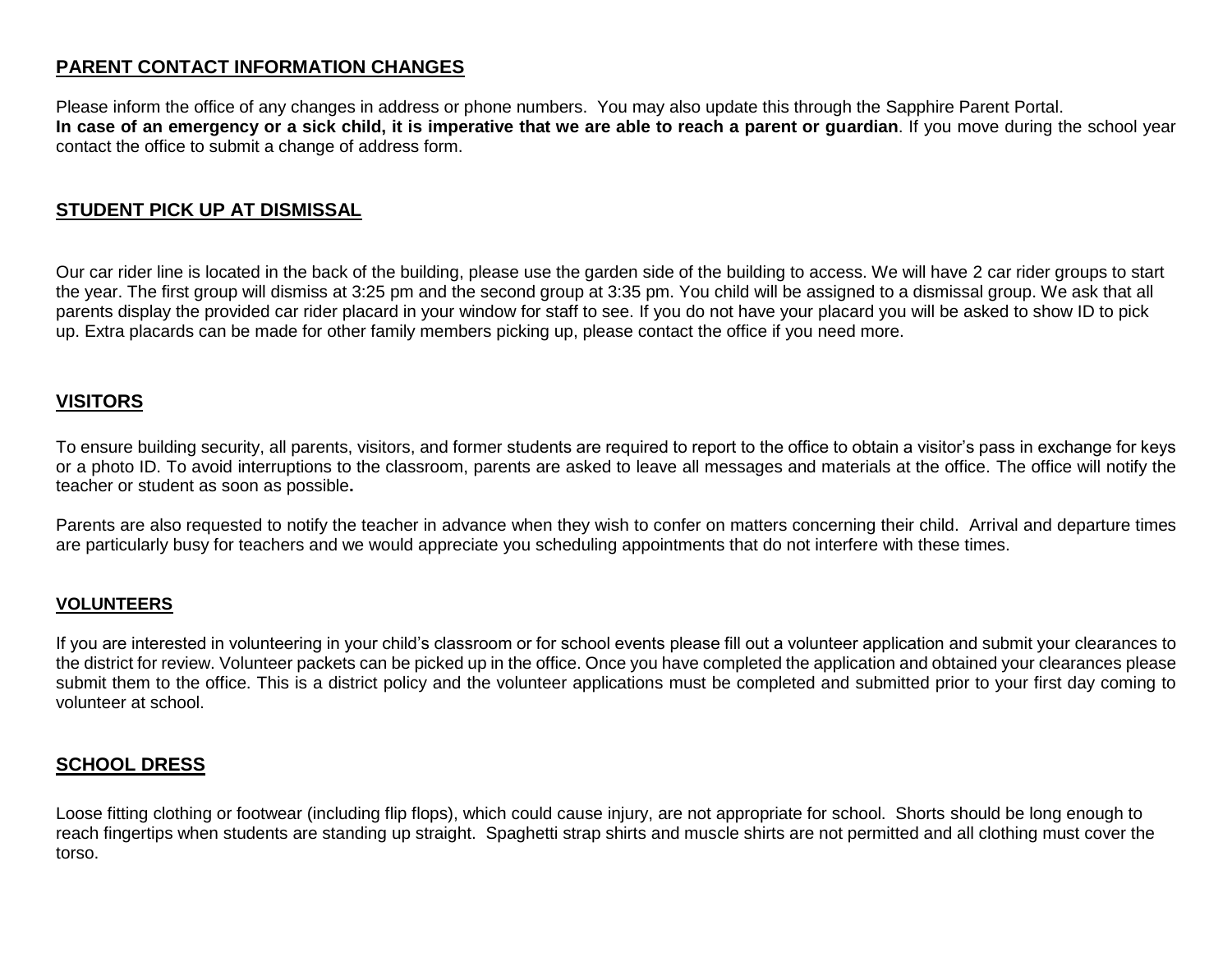Clothing that advertises any drugs, alcohol or tobacco products, is of questionable taste or is potentially disruptive to the educational program is not permitted. No hats or hoods may be worn in the building.

# **PARENT/TEACHER CONFERENCES:**

Conferences are scheduled during the month of November. A schedule for these conferences will be created after we receive input from you concerning convenient times to accommodate your schedule. A letter will go home prior to scheduling for your input. Please feel free to contact your child's teacher at any time during the year as the need arises.

#### **HEALTH ROOM:**

All medication, prescription and over-the-counter, including Ibuprofen (Motrin or Advil) and Acetaminophen (Tylenol) require the written permission of the prescribing physician and the parent or guardian.

Per PMSD school board policy, students may **NOT** transport **ANY** medications except emergency auto injectors, inhalers, and prescription eye drops.

## **POLICY ON PETS:**

We have many children who are highly allergic to different types of animals and we need to be sensitive to their individual situations. Therefore, we request that **NO** pets be brought into the building.

## **LOST AND FOUND**

There is a lost and found located in the café lobby. It will be emptied and things donated at the end of each marking period.

## **SCHOOL DISTRICT CALENDAR**

Please refer to the school district calendar, which can be found on our district website or Penn Manor app, for important information such as early dismissals and closing information. Please refer to [https://www.pennmanor.net/calendar/.](https://www.pennmanor.net/calendar/)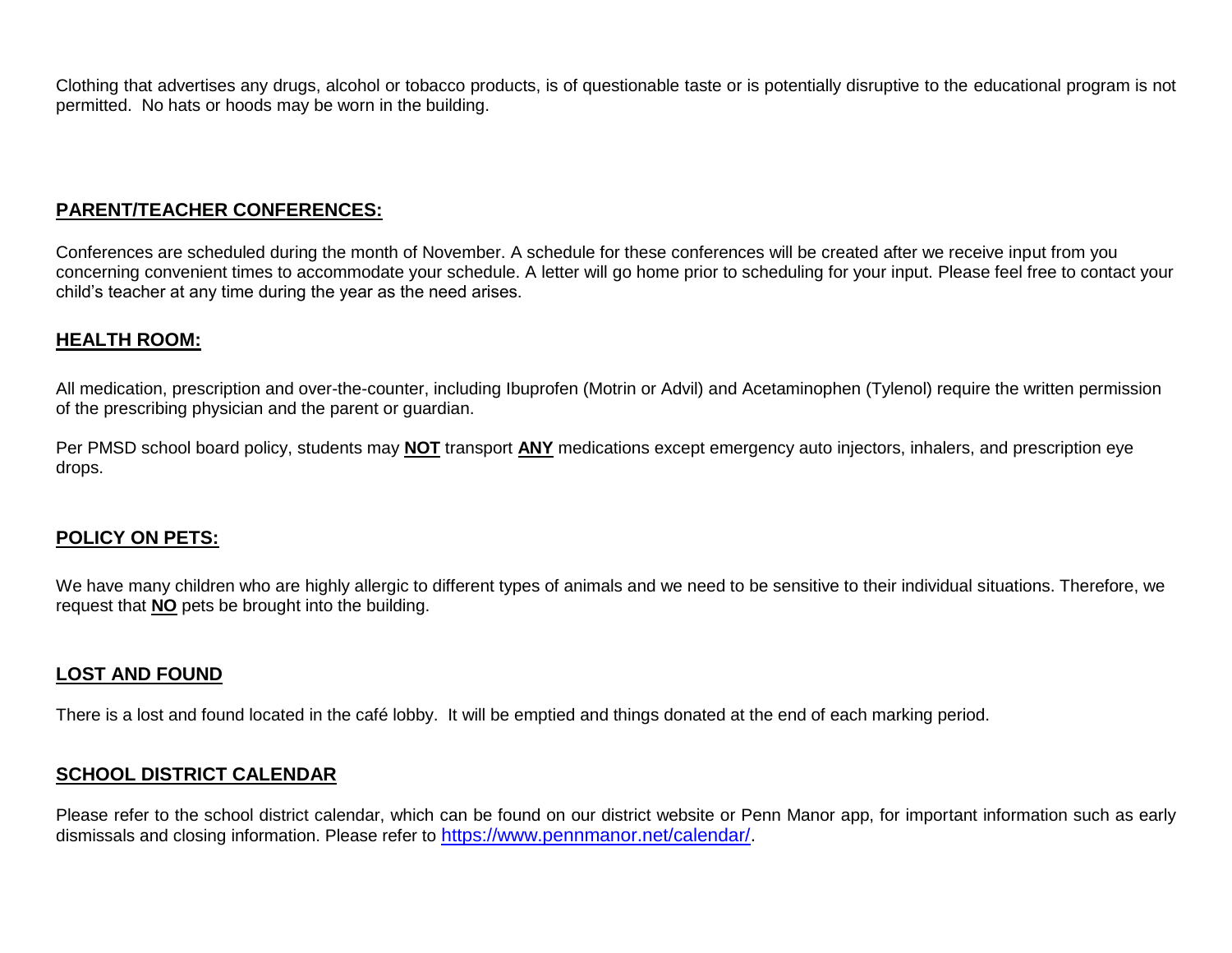### **GRADES ON-LINE**

Parents of students in grades 3 thru 6 are able to view their child's grades throughout the school year using Penn Manor's student information system entitled, Sapphire. Parents should visit: <https://sapphire.pennmanor.net/CommunityWebPortal/> to apply for an account.

#### **BUS POLICY**

Students will be assigned seats and MUST remain seated until the bus arrives at their bus stop. They will be expected to keep the aisles clear and avoid all behaviors that may divert the driver's attention from driving safely. If damage is done to the bus, the offender will pay for it. Respect for the driver and for other students will be expected at all times. Riding the bus is a privilege, not a right. Students who violate bus rules or jeopardize the safety of bus riders may forfeit their bus riding privileges.

#### **BUS BEHAVIOR POLICY**

We will continue using a **"Three Strikes, You're Off" system** to address inappropriate behavior. Be aware that the following disciplinary steps will be taken when bus issues are brought to my attention:

#### **First strike**: **Bus Referral 1**

The student will lose their recess privileges for the day and the referral will be sent home to parents, which needs to be signed and returned the following school day. Students may not regain their recess until the office receives the signed note.

#### **Second strike: Bus Referral 2**

The student will lose their recess privileges for the week and the referral will be sent home to parents, which needs to be signed and returned the following school day. Students may not regain their recess until the office receives the signed note. In addition, the student's seat will be moved to allow for closer supervision by the bus driver.

#### **Third strike, you're "OFF": Bus Referral 3**

The student will lose their recess privileges for one week and lose their bus privileges for a period of time to be decided by the principal. The bus referral will be sent home for parent signature and must be returned the following school day. During this time, parents will need to provide transportation for their child.

#### \***Exception: Any physical aggression may result in an immediate bus suspension per the principal's discretion.**

Additionally, the district policy states that each student will be **assigned one bus and one bus stop**. Either the district transportation director or school administrator must approve all changes, in advance. These changes will only be permitted for emergency situations.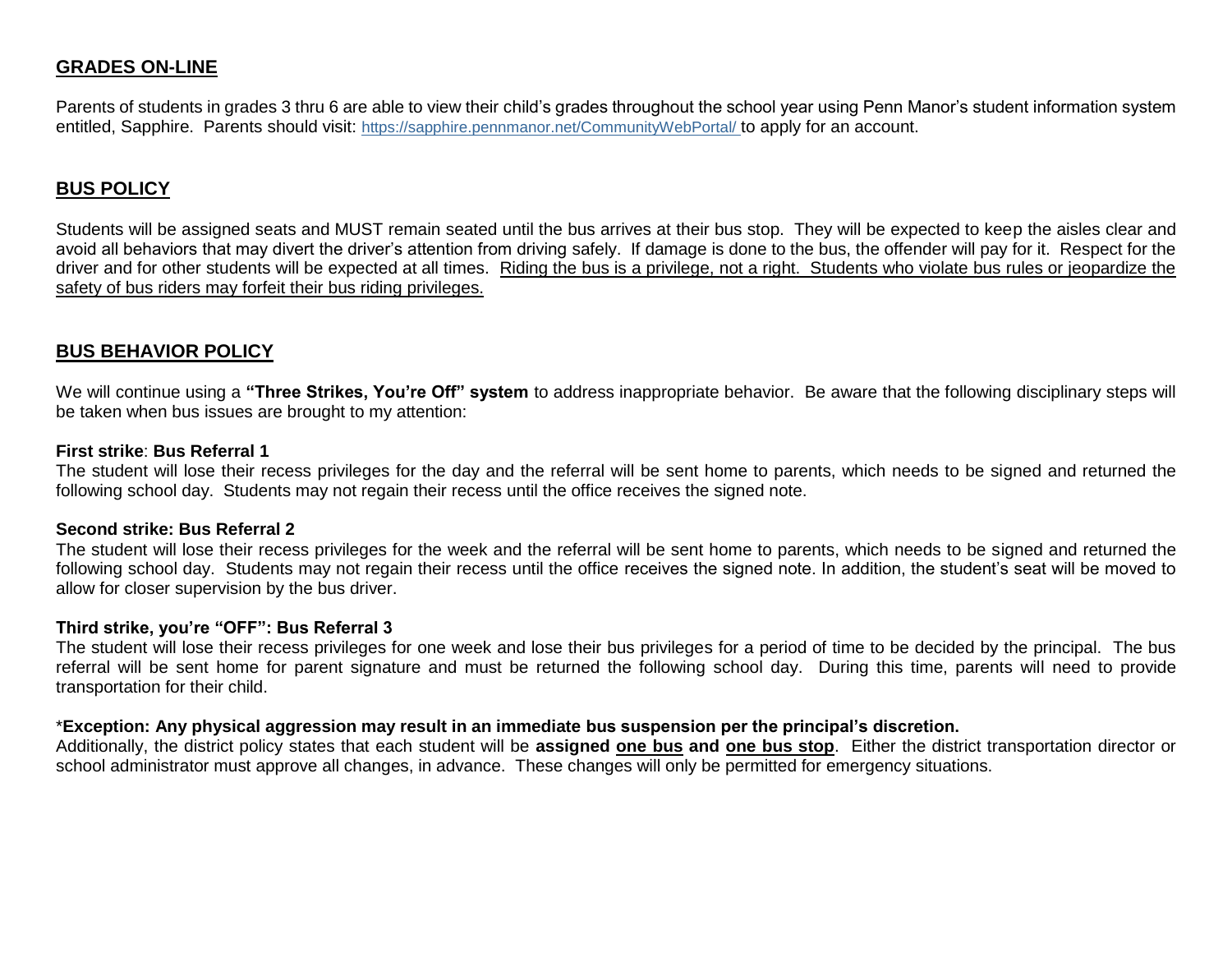# **TOYS**

Due to the potential interruption to the learning environment and the danger of them being broken, lost or stolen, these items are **NOT** to be brought on the bus or to school.

# **BULLYING/CYBERBULLYING**

#### **As defined in the school board policy:**

*Bullying means an intentional electronic, written, verbal, or physical act or series of acts directed at another student or students, which occurs in a school setting and/or outside a school setting, that is severe, persistent or pervasive and has the effect of doing any of the following:*

- 1. *Substantial interference with a student's education.*
- 2. *Creation of a threatening environment.*
- 3. *Substantial disruption of the orderly operation of the school.*

#### **Possible Consequences:**

- Required counseling within school.
- Parent conference.
- Loss of privileges.
- Exclusion from school-sponsored activities.
- Detention
- Suspension
- Expulsion
- Referrals to counseling outside of school.
- Referral to law enforcement officials.

## **ELECTRONIC EQUIPMENT**

Technology is an essential part of curriculum and instruction at Penn Manor School District. Over the past 10 years the district has expanded classroom technology availability, promoted teacher professional development and worked to weave technology into the fabric of student learning experiences.

Just as technology has become a part of our classrooms, students have also embraced technology for communication, homework and personal studies. In the past, the use of student owned cell phones, laptops, netbooks and iPods was forbidden during the school day. Penn Manor School District has recognized the importance of allowing students to utilize their own personal technology at school for legitimate instructional activities. For this reason, all district school buildings now offer filtered guest wireless access for students in all grade levels. Student and parents need to be aware of several rules and requirements before a device is brought to school: